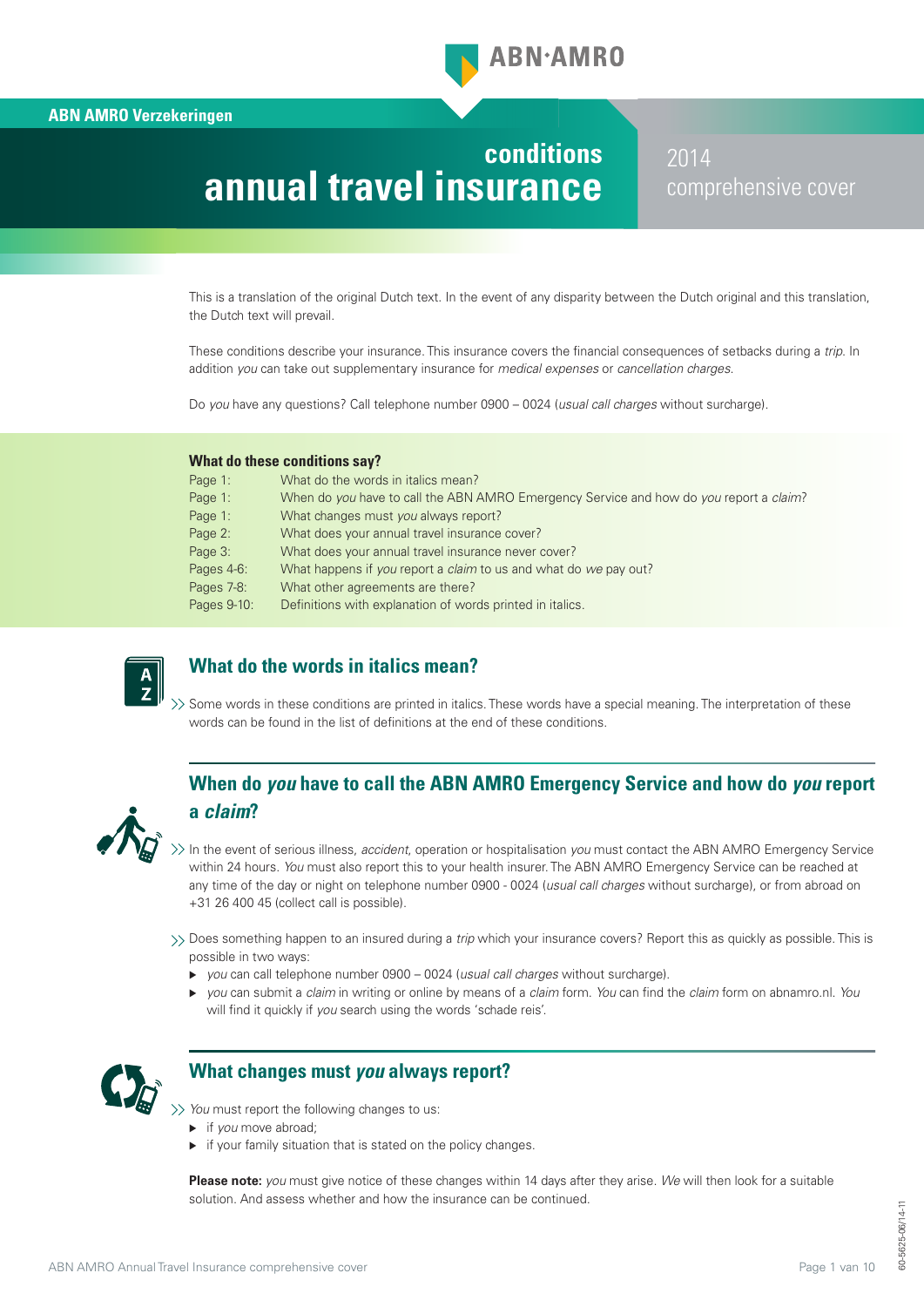

# **What does your annual travel insurance cover?**

Your insurance covers the financial consequences of setbacks during a *trip*. The cause must be sudden and unforeseen.

**Please note:** The cover applies, unless there is a situation that your insurance never covers. Therefore, do not just read what your insurance covers, but also read what your insurance never covers.

# **What does your insurance cover during a** *trip***?**

Your insurance covers the following during a *trip*:

- *help assistance* in case of an *accident*, illness, hospitalization or death of an insured;
- *help assistance* in case of a premature return of an insured to the Netherlands or in the event that the *means of transport* breaks down or the driver becomes incapacitated;
- *damage* to the *luggage* of an insured;
- a payment if an insured becomes permanently disabled or dies due to an *accident*;
- *unforeseen expenses* of an insured. **Please note:** This is only covered if *we* give prior permission to incur costs in connection with:
	- a disease or an *accident* of an insured;
	- death abroad of an insured or an insured becoming a missing person;
	- breakdown of the *means of transport* of an insured and repairs not being possible within two days;
	- *damage* to a *holiday home* and an insured being liable for this;
	- irreparable *damage* to a tent an insured used during a *trip*;
	- longer stay due to a strike, border closure or a *natural disaster*;
	- delay in the arrival of the *luggage* at the travel destination of more than 8 hours;
	- a premature return journey of an insured in connection with a life-threatening disease, serious *accident* or death of a *family member* of an insured or travelling companion;
	- a premature return of an insured in connection with serious *damage* to a home or company of an insured or travelling companion that requires immediate personal presence.

### **What does your insurance cover if your** *medical expenses* **are insured as well?**

Does the policy say that your *medical expenses* are covered? Then your insurance also covers *medical expenses* of an insured due to illness or an *accident* that happened during a *trip* abroad.

### **What does your insurance cover if your** *cancellation charges* **are insured as well?**

Does your policy say that *you* have a cancellation cover? Then your insurance also covers the cancellation expenses of an insured due to:

- a serious illness, serious injury after an *accident* or death of an insured or his *family member*;
- a serious illness, serious injury after an *accident* or death of a person abroad who an insured would stay with. And this is consequently no longer possible;
- a complication in case of pregnancy or existing illness of an insured, his *partner* or child living with him;
- a necessary operation of an insured, his *partner* or child living with him;
- ▶ the fact that an insured cannot have a mandatory vaccination for a *trip* further to medical advice;
- serious *damage* to a home or a company of an insured that requires immediate personal presence;
- ▶ *damage* to the *holiday home* of an insured; And staying there or somewhere else is not possible;
- ▶ unemployment of an insured by forced dismissal after a fixed-term employment contract:
- ► the unemployed insured accepting an employment contract of at least 16 hours per week and a minimal duration of six months. Whereby personal presence is required;
- breakdown of the *means of transport* within 30 days before the start of the *trip*. And repairs or a replacement vehicle can no longer be arranged in time;
- etting a rental accommodation of which the rent commences during the *trip* or within 30 days prior to this;
- $\triangleright$  an insured failing to obtain the required visa without fault on the part of an insured;
- a secondary school examination which an insured can only resit during the *trip*;
- a divorce or termination of a cohabitation contract of an insured;
- delay in departure or arrival of more than 8 hours of an aircraft, bus, train or boat. But only if the *trip* takes longer than 3 days;
- an *event* that happens to the *travel companion* due to which an insured has to travel alone. But only if this *event* is also covered under the cancellation cover.



Words that appear in *italics* are explained in the list of definitions on page 9.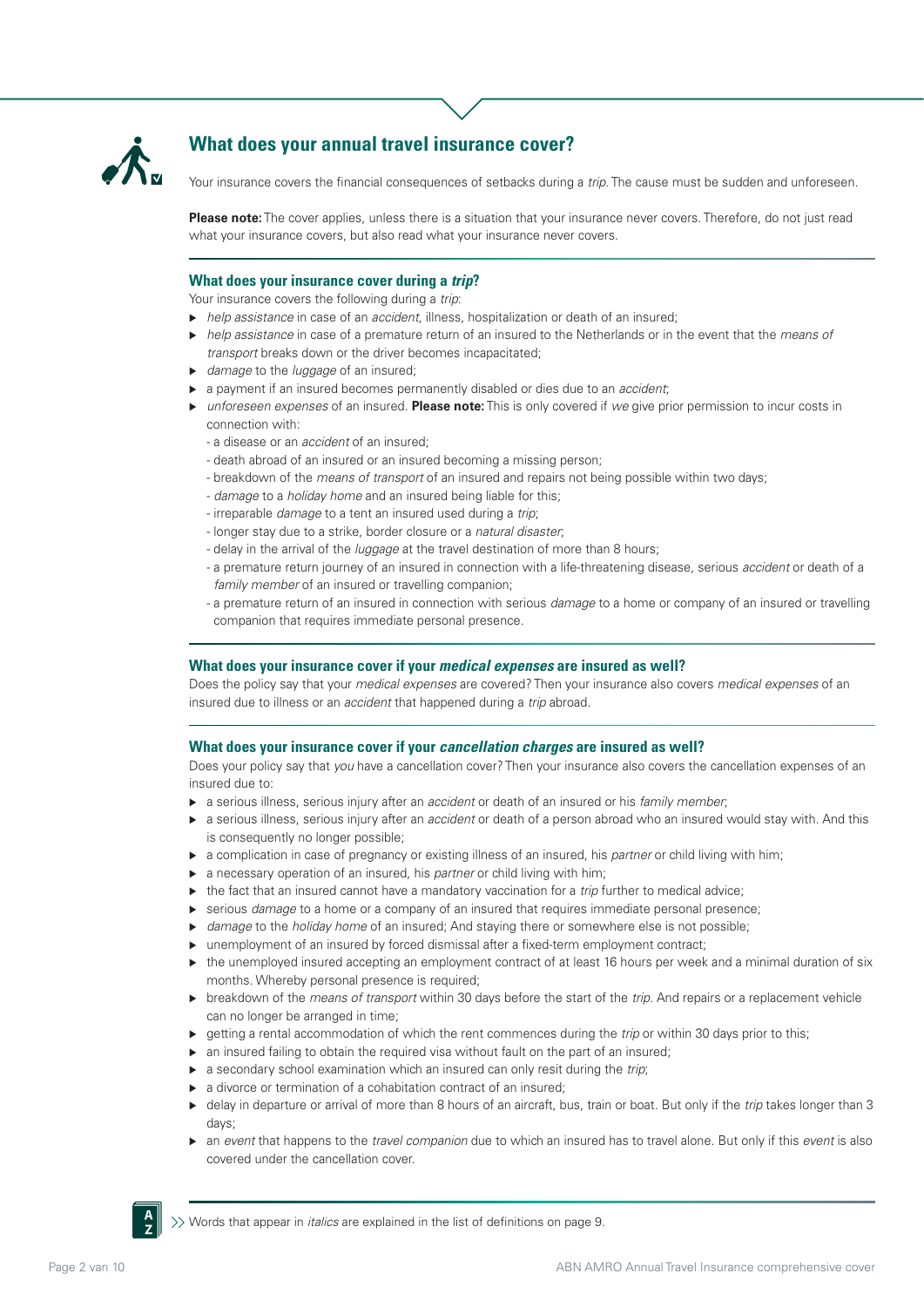

# **What does your annual insurance NEVER cover?**

## **Your insurance NEVER covers** *damage***, a payout for an** *accident* **or costs:**

- ▶ caused or arisen before the start or after termination of your insurance;
- caused or arisen during a business or professional *trip*;
- caused or arisen after the 60th day of a *trip*. **Please note:** Does a *trip* take longer than 60 days due to a covered *event*? Then the cover is valid until the first possible return journey of an insured in his place of residence in the Netherlands;
- in connection with a *trip* to an area in respect of which the Ministry of Foreign Affairs has advised not to travel there. See also rijksoverheid.nl/reisadviezen. **Please note:** This does not apply if an insured demonstrates that he could not know this or that he was already in the area. In that case, *the insured* has to leave this area as soon as possible;
- $\triangleright$  if national or international laws or rules prohibit this;
- ▶ due to intent, serious negligence or an illegal activity on the part of an insured;
- because an insured is under the influence of a *narcotic substance*;
- due to *acts of war* or a *nuclear reaction*;
- due to *terrorism* that is not covered by the Nederlandse Herverzekeringsmaatschappij Terrorismeschaden (NHT) [Dutch Terrorism Risk Reinsurance Company]. See also terrorismeverzekerd.nl.

#### **Your insurance NEVER covers** *damage* **to** *luggage***:**

- caused or arisen because an insured was not careful enough. And did not do his utmost to prevent or limit the *damage*;
- during a *trip* with a aircraft, bus, train or boat for *valuable luggage* an insured did not bring as hand *luggage*;
- ► that is covered by or compensated based on a law, provision or another insurance. Or that would be covered or compensated on that basis if this insurance did not exist;
- due to theft from a *motor vehicle* without *damage* caused by forcible entry;
- ▶ due to theft from a *motor vehicle* if it could be seen from the outside that it contained *luggage*;
- ► due to an *inherent defect* or if it stops functioning by itself;
- $\triangleright$  due to attachment or expropriation by the government;
- ▶ due to a plant, mould, bacteria or vermin;
- that only consists of *disfigurement*.

## **Your insurance NEVER covers a payout for an** *accident***:**

- ► caused or worsened by an existing disease or disorder of an insured;
- ► due to insanity of an insured;
- $\blacktriangleright$  due to suicide or a suicide attempt of an insured;
- $\triangleright$  due to a voyage by air whereby an insured is the pilot;
- because an insured intentionally cooperates in a brawl or practices a *dangerous sport*.

#### **Your insurance NEVER covers** *unforeseen expenses***:**

- ► due to breakdown of a *means of transport* because it is not properly maintained or too heavily loaded;
- due to *damage* to a tent that has an *inherent defect*;
- ▶ due to an *accident* that is not covered:
- $\blacktriangleright$  that are not reasonable or necessary.

# **Your insurance NEVER covers** *medical expenses***:**

- ► that are not *medically necessary* or which can be delayed until the return to the Netherlands;
- $\triangleright$  of an insured who does not have a Dutch health insurance;
- that is covered by or compensated based on a law, provision or another insurance. Or that would be covered or compensated on that basis if this insurance did not exist;
- ▶ that could be expected before the start of the *trip*;
- $\blacktriangleright$  that were incurred in a rest home or convalescence home:
- ▶ due to an *accident* that is not covered;
- $\triangleright$  of a dentures of an implant.

#### **Your insurance NEVER covers cancellation costs due to:**

- an *event* that was foreseeable upon concluding the cancellation cover or when booking a *trip*;
- breakdown of a *means of transport* because it has an *inherent defect*.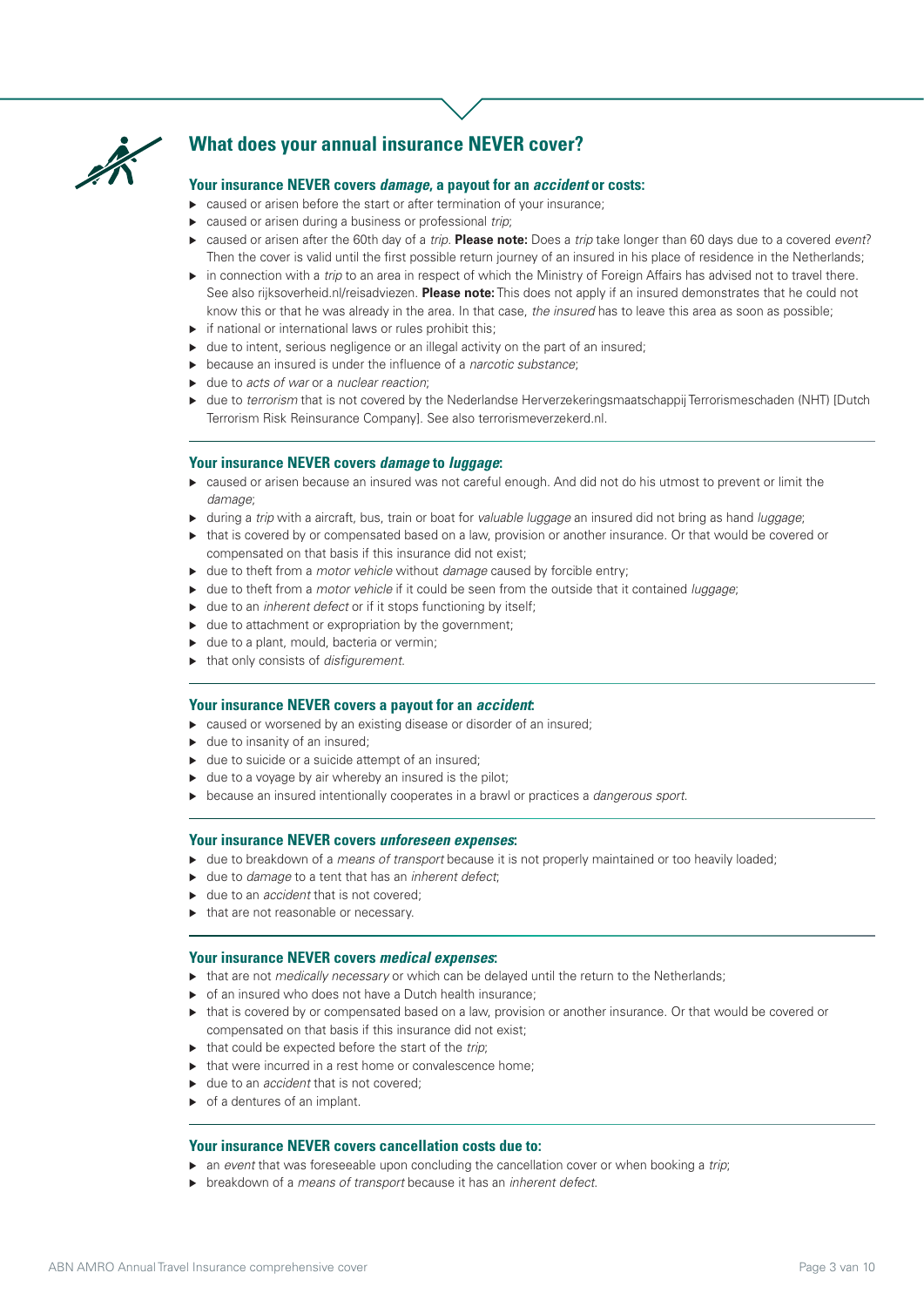# **What happens if** *you* **report a** *claim* **to us and what do** *we* **pay out?**

### **What do** *we* **do if** *you* **report a** *claim* **to us?**

**1**

**2**

**3**

**4**

*We* will establish what happened. And the scope of your *claim*. *You* give us the information *we* need and *you* will demonstrate your *damage*. Is *luggage* missing or was a crime committed? Then *you* must send us proof that the matter was reported to the police, hotel management or the transport company. What if *you* or another insured do/does not cooperate in the assessment of the *damage* or fail/fails to observe another obligation from the conditions? Then *we* may refuse to pay out a *damage*.

Sometimes *we* ask an *expert* to assist us to determine the scope of the *damage*. *You* may also engage an *expert* yourself. *We* reimburse the costs of your *expert* up to the maximum amount that our *expert* charges.

What happens if both *you* and *we* each engage an *expert*? These experts will then first together appoint an independent *expert*. Then your *expert* and our *expert* will each determine the scope of the *damage*. They will try to agree between themselves. What happens if they cannot agree? Then the independent *expert* will decide the matter.

#### **When does an** *accident* **have to be reported?**

Does an insured become permanently paralysed due to an *accident*? Then *you* must report this to us as soon as possible, but no later than 6 months after the *accident*.

Does an insured die due to an *accident*? Then the legal heirs must report this to us no later than 48 hours before the funeral.

#### **How do** *we* **determine whether there is cover?**

In order to determine whether there is cover *we* use these conditions, your policy and the information *we* received.

### **How do** *we* **determine the payout in case of covered** *damage* **to** *luggage***?**

In order to determine the payout *we* first determine the amount of the *claim*. In that context, the following applies:

- ► Is the *luggage* no more than 6 months old? Then the amount of the *claim* is the new value minus the residual value;
- Is the *luggage* more than 6 months old? Then the amount of the *claim* is the current value minus the residual value.

Does your policy say that *you* have an excess? Then *we* deduct it from the amount of the *claim*. *We* pay out the remaining amount until the maximum insured sum. Unless the repair costs are lower. In that case *we* will compensate the repair costs. *We* may also compensate your *damage* in kind.

For the things mentioned above, in case of *damage* to *luggage* the following maximum insured sums per insured per *trip* apply, unless indicated otherwise:

|                                                              | Maximum insured sum |
|--------------------------------------------------------------|---------------------|
| Total for all <i>luggage</i>                                 | € 5,000             |
| - Photo, film, video or sound equipment                      | € 2,500             |
| - Computer equipment                                         | € 2,500             |
| - Hearing aids or prostheses                                 | € 2.500             |
| - Musical instruments or binoculars                          | € 2,500             |
| - Bicycles or wheelchairs                                    | € 1,000             |
| - Surfing clothing, sailboards, inflatable or folding boards | € 1,000 per trip    |
| - Helmets, tools or <i>motor vehicle</i> accessories         | € 1,000 per trip    |
| - Things bought or received during a trip                    | € 1,000 per trip    |
| - Personal jewellery, (sun)glasses or contact lenses         | € 500               |
| - Mobile phones, smartphones or tablets                      | € 500               |
| - Cash or cash equivalents                                   | € 500 per trip      |
|                                                              |                     |

**Please note:** Can the *luggage* not be repaired? Then *we* may request and then keep the *luggage*. Is lost or stolen *luggage* recovered within six weeks? Then *you* must take it back. Have *you* already received a payout from us for this? Then *you* must repay this.



 $\gg$  Words that appear in *italics* are explained in the list of definitions on page 9.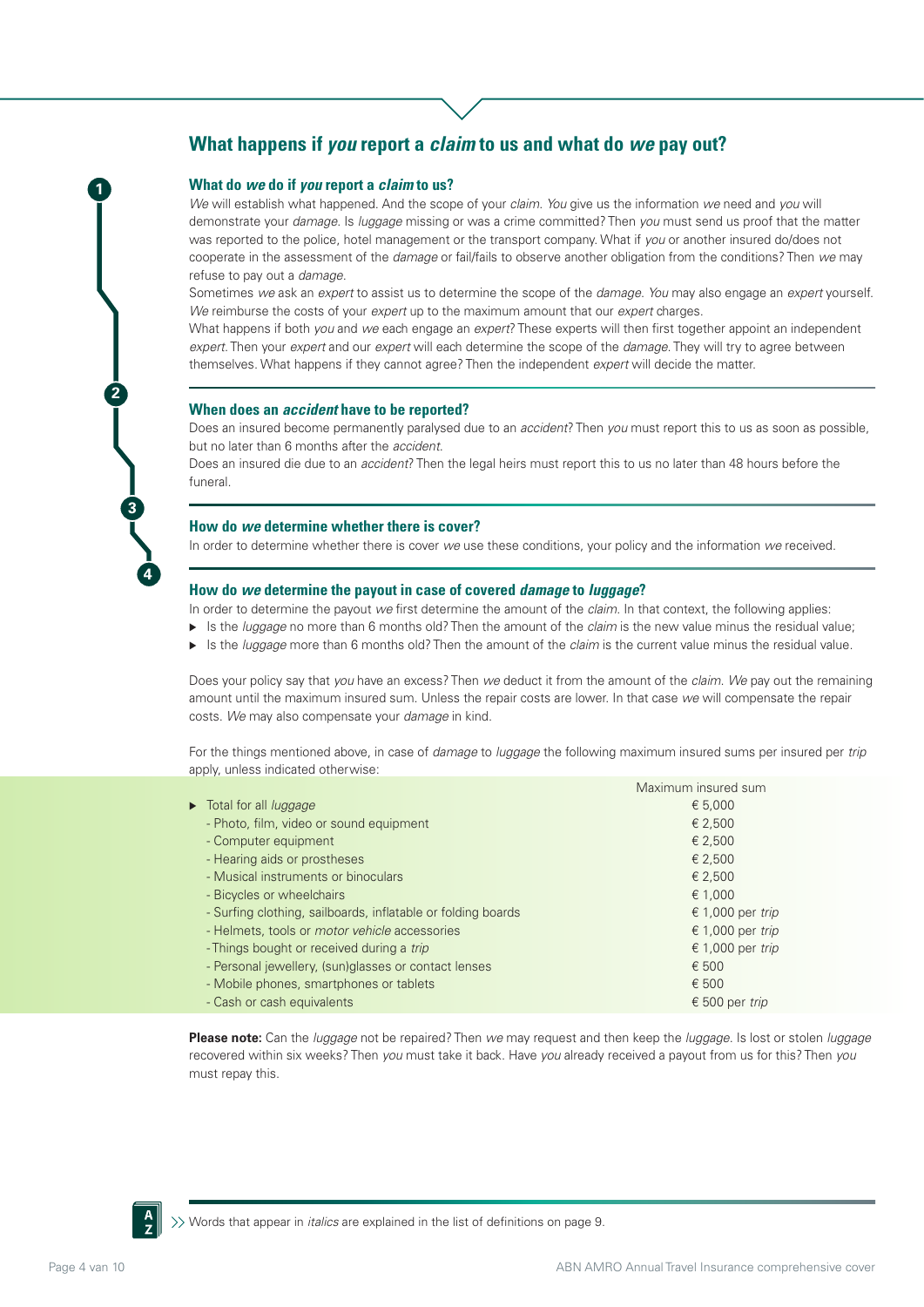# **How do** *we* **determine the payout in case of covered permanent disability or death due to an** *accident***?**

For the payout in case of permanent disability *we* take the maximum insured sum as a starting point. The maximum insured sum is included in the overview below. *We* multiply this amount with the degree of disability of an insured. *We* establish this percentage according to the *AMA rules*. In this context, *we* do not take into account an occupation or hobby. Permanent disability has to be established by the general practitioner within 2 years after the *accident*.

Does an insured die before the degree of disability has been established? And this is not caused by the covered *accident*? Then *we* pay out an amount that is compatible with the permanent disability before death that can reasonably be expected.

**Please note:** Was *the insured* already permanent disability before the *accident*? And has his loss of function increased due to the *accident*? Then only the increased loss of function is included in determining the payout.

*We* establish the final payout for permanent disability as soon as this no longer changes. This in any case happens within 2 years after the *accident*. Does establishing a payout take longer than a year? Then *we* increase the payout after the first year with the statutory interest. *We* pay out the calculated amount for permanent disability to *you*.

Does an insured die due to an *accident*? Then *we* pay out *the insured* amount to the legal heirs. *The insured* amount is included in the overview below.

For a payout due to an *accident* the following maximum insured sums per insured per *trip* apply:

|                                               | Maximum insured sum |
|-----------------------------------------------|---------------------|
| permanent disability due to an accident       | € 75.000            |
| $\rightarrow$ death due to an <i>accident</i> | € 25.000            |

#### **How do** *we* **determine the payout in case of** *unforeseen expenses***?**

*We* compensate covered *unforeseen expenses* based on the cost price up the maximum insured sum that is included in the overview below. *We* compensate the following:

- extra travel expenses of an insured or the leasing of a similar replacement *means of transport*.
- extra accommodation expenses of an insured or the rent of a similar replacement *holiday home*. The extra accommodation expenses due to the breakdown of a *means of transport* or due to *damage* to a tent are covered up to a maximum of  $\epsilon$  50 per insured per day;
- returning *luggage* of an insured to the residential address in the Netherlands due to a serious illness, *accident* or death of an insured;
- visiting costs in case of hospitalization of an insured;
- extra travel or accommodation costs for no more than two family members coming over for a visit of no more than three days to an insured in case of a serious illness or an *accident*;
- $\triangleright$  transportation of the body of a deceased insured person to the place of residence;
- $\triangleright$  a funeral of the deceased insured person abroad and the travel expenses of the family members for this end. But only if the body of the deceased insured person is not transported to the Netherlands;
- an investigation or rescue operation after an *accident* of an insured or if an insured becomes a missing person;
- a premature return journey of an insured due to death, a life-threatening illness or an *accident* of a *family member*. Or due to serious *damage* to a home or a company of an insured. This also includes the costs to travel back within 1 month to the travel destination afterwards;
- advance payments and unused *skiing costs* or *diving costs* of an insured who can no longer ski or dive due to an *accident*, hospitalization or a covered premature return journey;
- *damage* to a rented *holiday home* for which an insured is liable;
- $\blacktriangleright$  extra telephone costs;
- clothing or toiletries because the *luggage* of an insured arrives at the travel destination more than 8 hours late.

For *unforeseen expenses* the following maximum insured sums apply per *trip*:

|                                                                    | Maximum insured sum |
|--------------------------------------------------------------------|---------------------|
| $\triangleright$ costs of a funeral abroad of                      | € 5.000             |
| • an insured and travel expenses of family members in this context |                     |
| ► costs due to a breakdown of the means of transport               | € 3.500             |
| ► costs in case of <i>damage</i> to a <i>holiday home</i> or tent  | € 1,500             |
| visiting costs in case of hospitalization of an insured            | $\epsilon$ 300      |
| necessary purchases during a trip or telephone costs other than to |                     |
| the ABN AMRO Emergency Service                                     | $\epsilon$ 500      |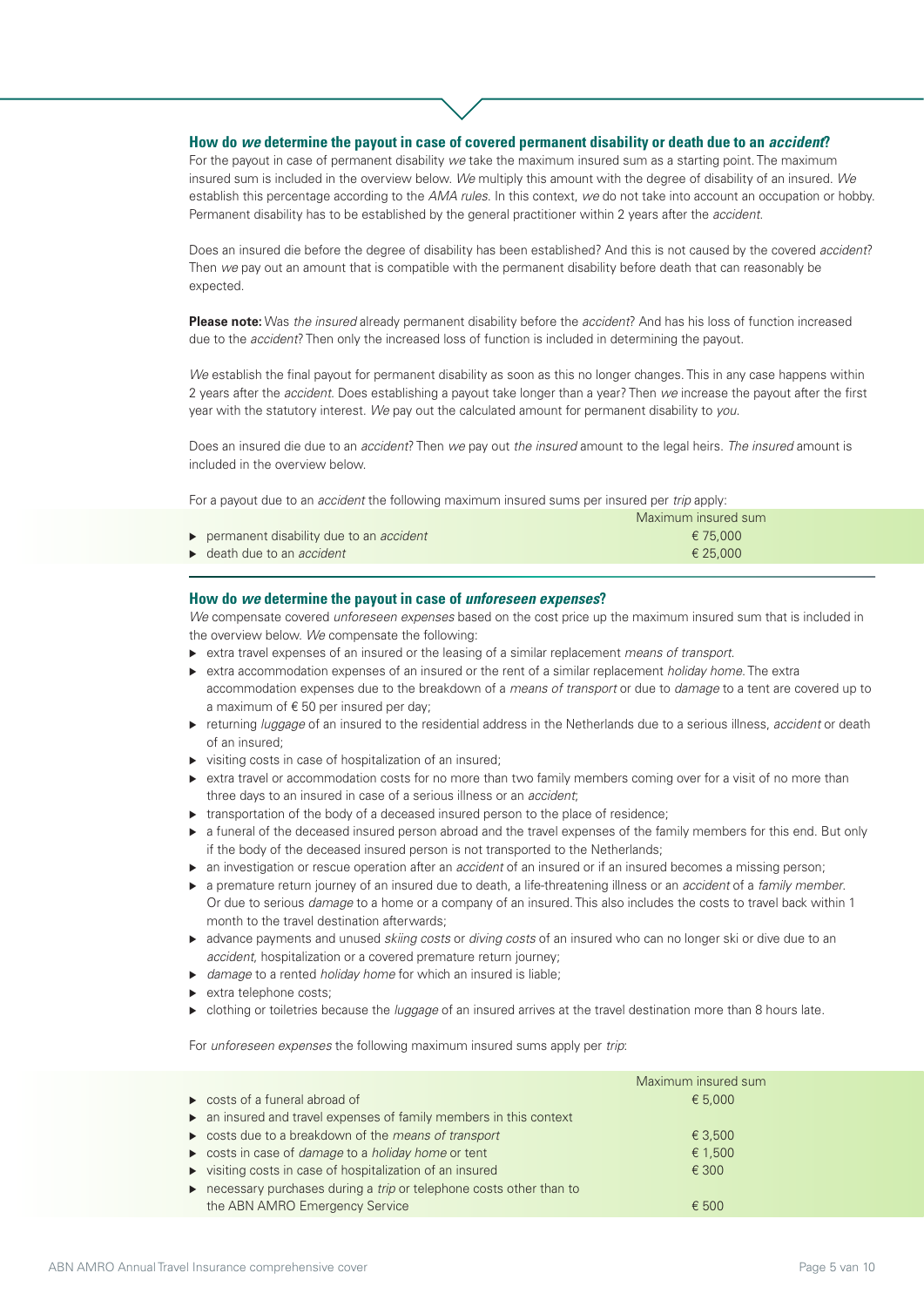### **How do** *we* **determine the payout in case of covered** *medical expenses***?**

*We* compensate covered *medical expenses* on the basis of the cost price. *We* compensate the following:

- costs of a physician or specialist;
- costs of a hospitalization or operation;
- costs of transport of *you* to and from a physician or hospital;
- ▶ x-ray examinations or radiation treatments;
- **P** prescribed medication, bandages or treatments by a physician;
- dental costs for emergency assistance or for follow-up treatment in case of an *accident* up to a maximum of € 350.
- a prosthesis that was prescribed within 1 year after an *accident* up to a maximum of € 700.

Does your health insurance fail to compensate the above-mentioned costs within a reasonable term to *you*? Then *we* will lend *you* this amount without interest. In that case, *you* do have to transfer the rights to compensation of these costs to us.

#### **How do** *we* **determine the payout in case of covered** *cancellation charges***?**

The amount of the payout for covered *cancellation charges* differs in a number of situations. In that context, the following applies:

- Does an insured cancel the *trip* before departure? Then *we* only compensate the part of the *total travel costs* for this insured. Is a part repaid by the agency where the *trip* was booked? Then *we* deduct that amount;
- Does an insured prematurely terminate the *trip* of does he have to interrupt the *trip*? Then *we* only compensate the part of the *total travel costs* of the missed travel days of this insured;
- Is an insured hospitalized with at least one overnight stay? Then *we* only compensate the part of the *total travel costs* of the days of hospitalization for all insured persons;
- ▶ Does an insured have more than 8 hours delay of an aircraft, bus, train or boat to the travel destination? Then in case of a delay of up to 20 hours *we* only compensate the part of the *total travel costs* of one day. In case of a delay of 20 to 32 hours *we* only compensate the part of the *total travel costs* of two days. In case of a delay of more than 32 hours *we* only compensate the part of the total travel costs of three days.

For *cancellation charges* a maximum insured sum of € 1,850 per insured per *trip* applies. *We* never pay out more than this amount for *cancellation charges*.

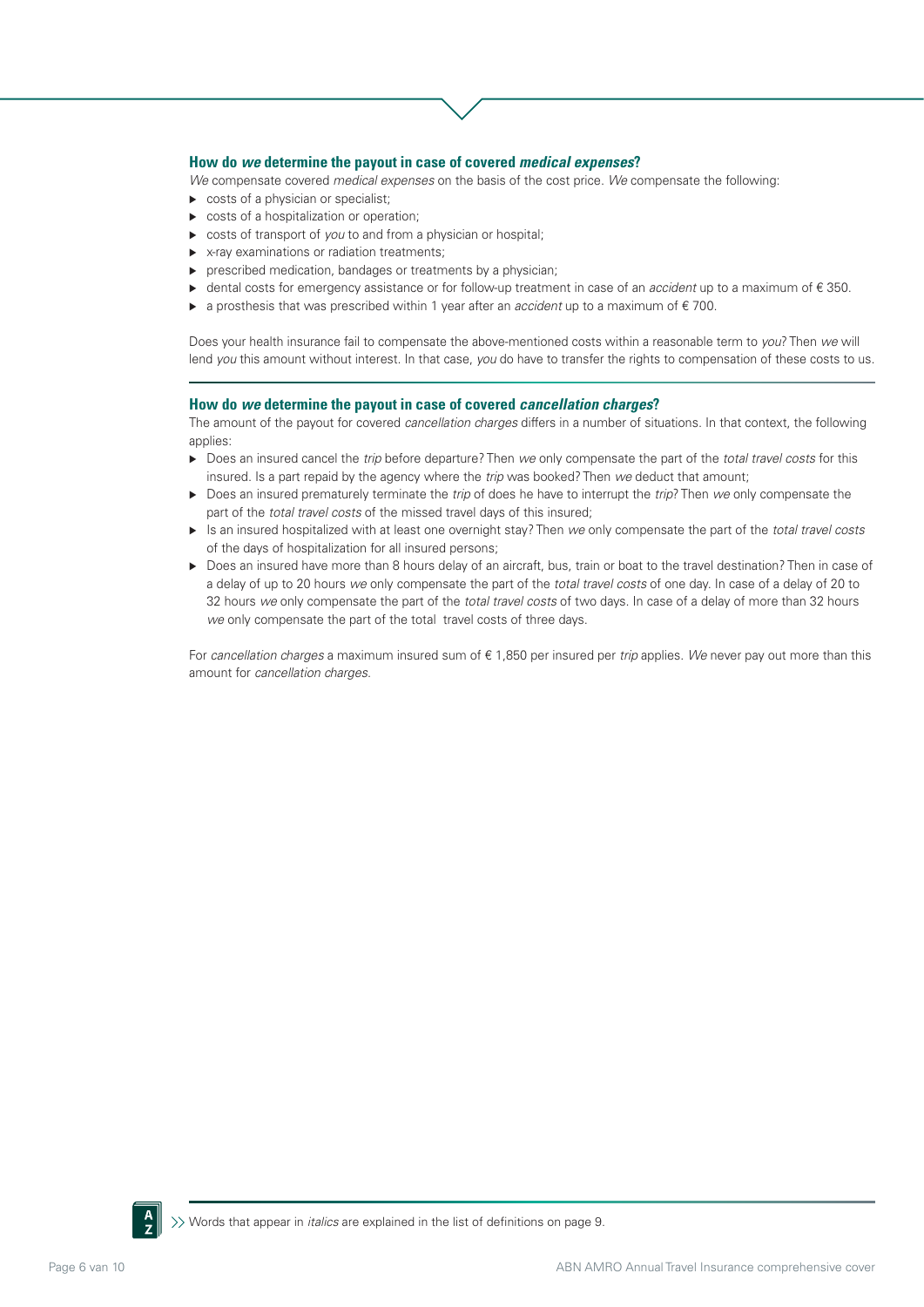

# **What other agreements are there?**

#### **When does your insurance start?**

The insurance starts on the starting date. The starting date is on the policy.

### **When may** *you* **terminate your insurance?**

*You* may terminate your insurance one year after the starting date at any time without giving reasons. *You* must give notice of the termination of the insurance 30 days before the desired termination date.

### **When may** *we* **terminate your insurance?**

*We* may terminate your insurance on the revision date. The revision date is on the policy. *We* must give notice of the termination of the insurance 60 days before the revision date.

*We* may also terminate your insurance in the following situations:

- within 30 days after *damage* has been reported or paid out;
- in the event of fraud committed by *you* or changes which *you* must report;
- $\triangleright$  if the ABN AMRO bank account that is linked to this insurance is closed;
- if *you* have not paid the premium despite a warning.

# **When does your insurance change?**

The insurance will be changed on the date of change. The date of change is on the changed policy. The previous policy will then lapse.

#### **In what situations may** *we* **change your insurance?**

*We* may always change the conditions or premium of your insurance on the revision date. *We* may also change your insurance at other times:

- Has the policyholder reported a change in the risk? Or are the details on the policy incorrect? Then *we* may change the premium or conditions.
- Do *we* want to change the insurance for a specific group of insurances or policyholders at the same time? Then *we* may always change the premium or the conditions. And on a date *we* choose.

Do *you* not agree to a change? Then *you* may terminate the insurance within 30 days of our change proposal. What if *you* do not terminate the insurance? Then *you* accept the change.

#### **When and how do** *you* **pay the premium?**

*You* pay the premium around the 26th of every month. This date is called the premium due date.

The premium, costs and insurance tax are automatically debited from your account. If this fails or *we* do not receive any premium? Then *we* will send *you* a warning. And if *you* still do not pay afterwards? Then cover automatically lapses 15 days after *we* have sent *you* a warning. And the insurance ends.

# **Transfer or time-barring**

In the event of *damage* or an *accident you* cannot transfer any objects to us. Claims will be time-barred 3 years after a payout has been made for an *accident* or *damage*. Or three years after an *accident* or after *damage* arose and *you* did not report this to us.

#### **Complaints**

Do *you* have a complaint about this insurance or about our service? Then *you* can lodge this complaint with us. *You* can lodge your complaint by means of a complaint form. *You* find the complaint form on abnamro.nl. *You* will find it quickly if *you* search using the word 'klachten'. Are *you* not satisfied with the outcome? Then *you* can present it to the independent Stichting Klachteninstituut Financiële Dienstverlening (KiFid) [Financial Services Complaints Institution], P.O. Box 93257, 2509 AG The Hague. *You* may always submit the complaint to a court.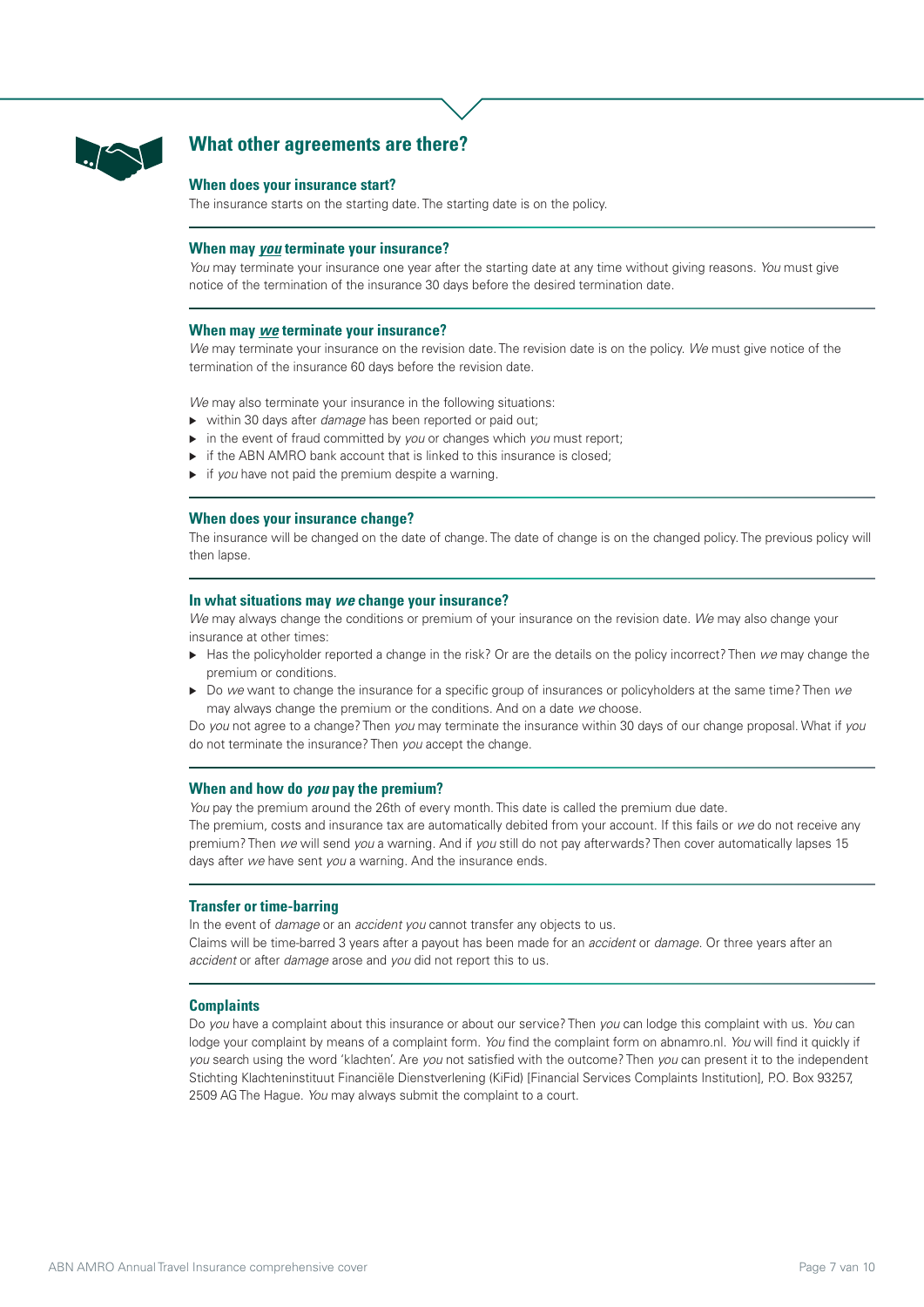### **Protection of privacy and electronic recording**

*We* will protect your privacy. *We* are bound by the "gedragscode Verwerking Persoonsgegevens Financiële Instellingen" [Code of Conduct for the Processing of Personal Details by Financial Institutions]. *You* can find this code of conduct on verzekeraars.nl if *you* search for 'gedragscode'.

Do *we* communicate with each other electronically? For example, via internet, e-mail or telephone. Then *we* can record this communication electronically. As proof or to improve the service.

# **How do** *we* **protect** *you* **and ourselves against intentionally incorrect information, deception or misleading information?**

*We* presume that *we* will be informed correctly and completely. If there is a suspicion of intentionally incorrect information, deception or misleading information *we* can carry out an investigation. *We* do that in accordance with guidelines of the *Verbond van Verzekeraars*. Because *we* work together with *Delta Lloyd*, *we* also follow their guidelines. More information on this can be found on deltalloyd.nl/over-ons/integriteit. Here *you* will also find the "Protocol Incidenten waarschuwingssysteem Financiële Instellingen" (PIFI) [Protocol for the Incidents Warning System of Financial Institutions]. This protocol sets out the rules which *we* abide by if an incident is recorded in a register.

After carrying out an investigation *we* will make a decision. For example, to immediately terminate the insurance or not to make a payout. And to terminate other insurance with us. In addition *we* can decide to demand repayment of payouts and seek recovery of the investigation costs. *We* can also report the matter to the police. All these measures are to ensure that *you* do not pay unnecessary premium because others do not handle their insurance properly.

#### **Dutch law**

This insurance is governed by Dutch law. Does a dispute result in proceedings before the court? In that event, the dispute will be brought before a court in the Netherlands.

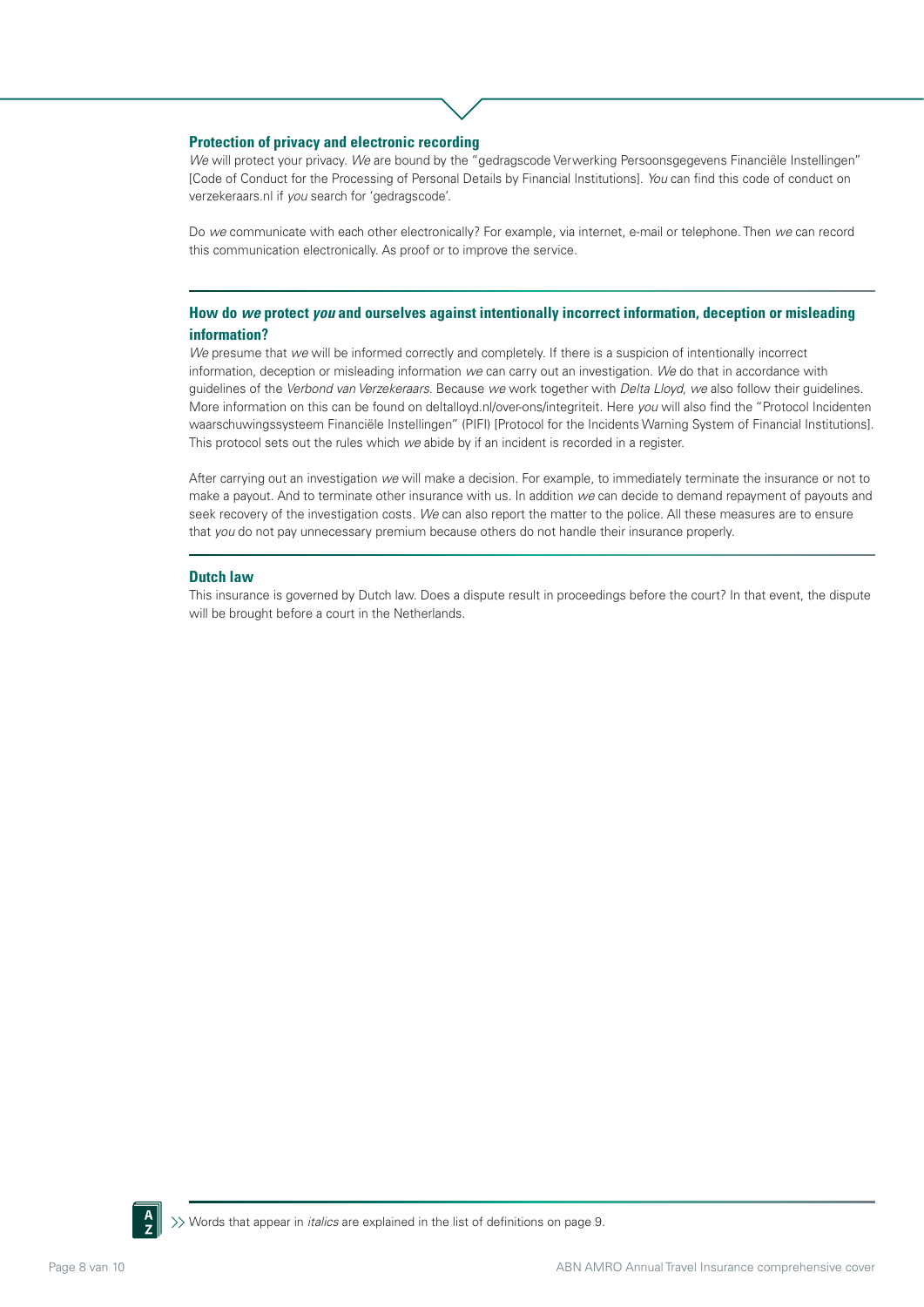

# **Definitions**

**Accident** is a sudden and unexpected violence as a result of which *you* suffer a physical injury or die. The physical injury should be medically determinable and the violence must be inflicted directly on *the insured* from the outside. In our definition, *accident* also includes:

- ▶ sprains, dislocation or tearing of a muscle or tendon:
- ▶ suffocating, drowning, freezing or sunstroke;
- infection of wounds or blood poisoning arising in connection with an *accident*;
- **a** lack of subsistence due to a shipwreck, getting lost, emergency landing, flood, being snowed in or ice-bound;
- complications or worsening of an injury due to the ER or medical treatment of an *accident*;
- **Imbago, sprained muscles or strains;**
- a tenosynovitis, whiplash or epicondylitis humeri (tennis elbow);
- skin injury of a hand or foot due to friction with a hard object;
- sudden poisoning as a result of inhaling a harmful gas, a harmful vapour or poisonous substance. **Please note:** this does not include poisoning due to the use of medicine or alcoholic beverage or an allergic reaction.
- an *accident* when saving or necessarily defending a human or animal.
- typhus, paratyphoid fever, dysentery or Weil's disease caused by:
- an attempt to save a human or animal from the water or another liquid.
- an involuntary fall into the water or another liquid;

**Acts of war** is organised violence as described in the Dutch Financial Services Supervision Act. *We* adhere to this description. To summarise, there are *acts of war* in the event of organised violence:

- $\triangleright$  of a country, state or militant organisation which engages in war with military weapons;
- ▶ of an armed peace-keeping mission of the United Nations:
- of a population group or a large group of citizens who are engaged in a civil war;
- of a group or movement which rebels or riots against the government;
- $\triangleright$  of group members which mutiny against a ruling authority;
- of activists resulting in domestic unrest at various locations.

**AMA rules** are the last known rules for establishing a degree of disability of the American Medical Association and the Netherlands Association for Neurology and the Netherlands Orthopaedic Association's additions thereto.

**Cancellation charges** are the costs of cancellation, interruption or premature termination of a *trip*.

**Claim** is a request to compensate *damage* to *luggage*, *unforeseen expenses*, *medical expenses* or *cancellation charges* or a request for a payout for an *accident*.

**Damage** is material *damage* to or loss of a *thing*.

**Dangerous sport** is a sport with a higher than normal chance of physical injury. A *dangerous sport* in any case includes the following sports:

- combat sports;
- ice hockey, bobsleighing, tobogganing, speed skiing, speed racing, ski-jöring, ski jumping, ski flying, figure jumping on freestyle skis, ski mountaineering, para-skiing, heli-skiing, off-piste skiing;
- parachuting, bungee jumping, hang-gliding, parasailing;
- abseiling, mountain climbing, whitewater rafting, canyoning, jet skiing, potholing or speleology;
- competitions with a *motor vehicle* or motor boat.

**Delta Lloyd** is Delta Lloyd N.V. of which *we* are part.

**Disfigurement** is discolouration, ageing, deformity, corrosion, stains, scratches, dings, small dents and other superficial *damage* which do not affect the normal use of a *thing*.

**Diving costs** are costs of diving lessons or renting diving equipment.

**Event** is an incident. *We* deem several incidents which have the same cause as 1 *event*.

**Expert** is an expert person who adheres to the Loss Adjustment Organisations Code of Conduct.

**Family member** is a child, parent, grandchild, grand parent, brother, sister, brother in law, sister in law or *partner*. **Flooding** is the giving way, breaking through or flooding of a dike, quay, sluice or other water defence. *Flooding* also includes water bursting the banks.

**Help assistance** is help by the ABN AMRO Emergency Service.

**Holiday home** is the accommodation of an insured at the travel destination. In our definition, *holiday home* does not include a hired camper van, touring caravan, boat and/or related *thing*.

**Inherent defect** is *damage* which does not arise due to an external *event*, but due to a feature or defect of the *thing* itself. Intent is negligence that can be attributed to someone.